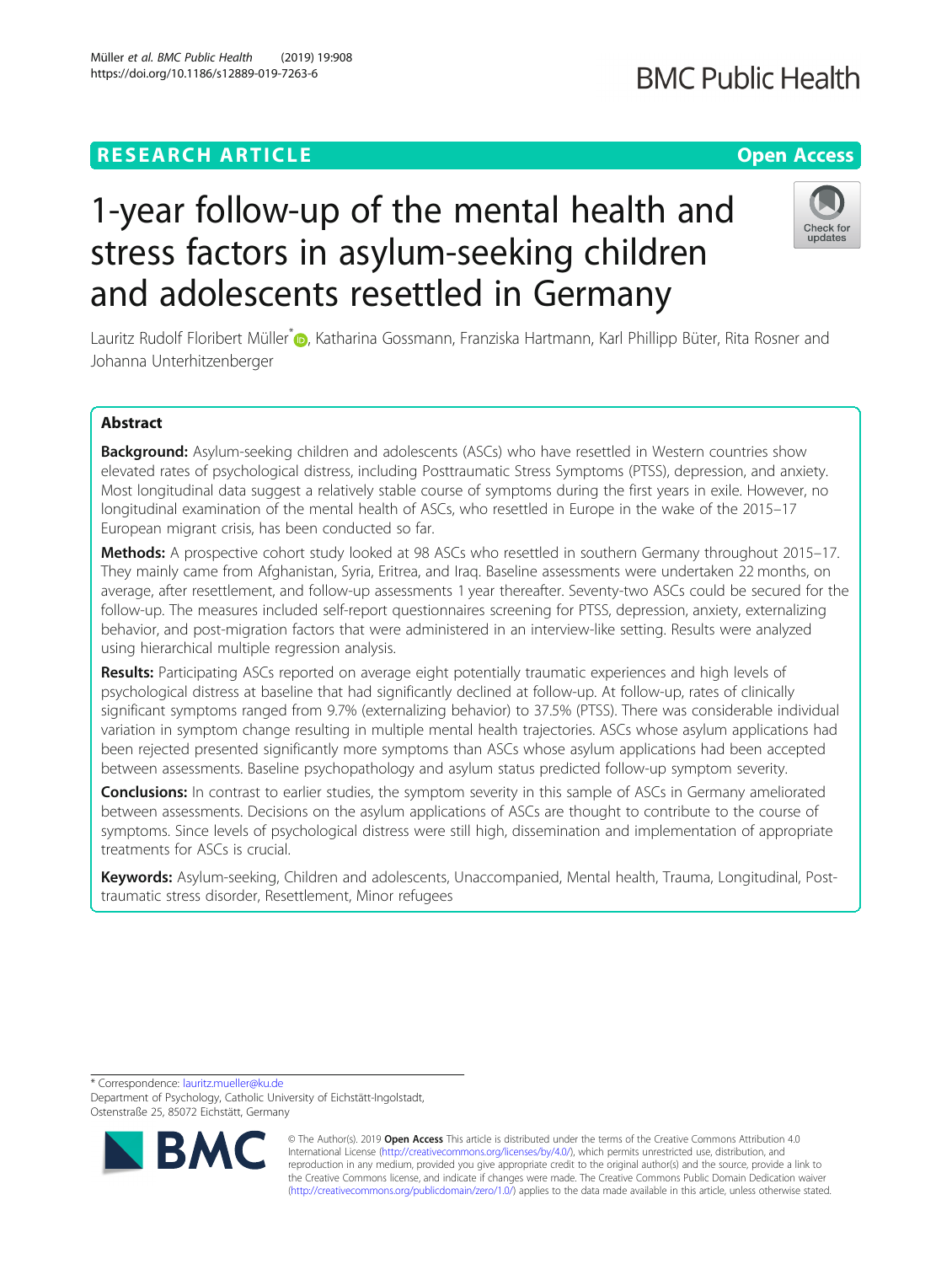#### Background

A constantly increasing number of people worldwide are fleeing their homes on account of ongoing international armed conflicts, political oppression or persecution, and environmental changes [[1,](#page-10-0) [2](#page-10-0)]. While most refugees resettle in their home or in neighboring countries [\[3](#page-10-0)] there has also been a substantial increase in asylum applications throughout Europe in recent years, peaking in 2015 when roughly 1.26 million people were registered as first-time asylum applicants  $[4]$  $[4]$ . It is estimated that half of the refugees and asylum-seekers worldwide [[3](#page-10-0)] and nearly a third in Europe [\[4](#page-10-0)] are minors, hereinafter referred to as asylum-seeking children and adolescents (ASCs).

There is a growing body of research dedicated to the investigation of the mental health of ASCs who have resettled in Western countries. So far, research on the psychological distress levels of ASCs has clearly identified an elevated psychopathology. Posttraumatic stress symptoms (PTSS) following the frequent experience of potentially traumatic events are the most common mental health problem [[5](#page-10-0)]. In addition, ASCs present additional serious mental health problems including depression, anxiety, and externalizing behavior [[6](#page-10-0)–[8\]](#page-10-0). While numerous studies support the findings of increased levels of psychological distress among ASCs on a cross-sectional level [[5](#page-10-0), [9](#page-10-0)], very few longitudinal investigations have been conducted so far. In essence, two inverse courses of the mental health status of ASCs within the process of post-resettlement seem feasible. Whilst symptom levels may improve thanks to the absence of migrationrelated adversities (e.g. war atrocities, deprivation) and the experience of safety in the host country, it could also be argued that post-migration stressors may contribute to perpetuating or even worsening the mental health status of ASCs. In addition, PTSS have mainly been shown to be mental health problems with a risk of chronification [\[10](#page-10-0)]. Hence, they may not simply diminish once the migrationrelated adversities disappear.

So far, the scarce number of longitudinal studies have yielded mixed results. Most studies that examine ASCs during their first years in exile  $[11–15]$  $[11–15]$  $[11–15]$  $[11–15]$  report no or little decline in symptoms over time, thereby supporting the latter courses of symptoms. In contrast, some studies that tracked their participants over the course of six  $[16]$  $[16]$  $[16]$ to eight and nine [\[17](#page-10-0)] years after resettlement, revealed some to considerable mitigation of PTSS and depression. However, for the first study [\[16](#page-10-0)], levels of psychological distress were shown to be chronic in nature later on [[18](#page-10-0)] with rates of clinically significant PTSS of 35% 12 years after the ASCs first arrived in the host country. Moreover, in both cases, the rates of clinically relevant symptoms, including PTSS and depression, exceeded the levels of psychological problems in community samples reported elsewhere [\[19,](#page-10-0) [20](#page-10-0)]. Overall, this illustrates the stable nature of increased levels of psychological symptoms in ASCs in terms of a variety of mental health problems.

Nevertheless, several studies have pointed out the substantial variation in symptom levels in longitudinal studies which results in the various mental health trajectories reported in these studies [\[13,](#page-10-0) [17,](#page-10-0) [21](#page-10-0), [22](#page-10-0)]. For instance, in a two-year follow-up study on unaccompanied ASCs in Norway, 40.4% of those with clinically significant PTSS at baseline decreased to below cut-off at follow-up, yet, at the same time, 47.8% of those with no clinically significant PTSS at baseline increased to above cut-off at follow-up [\[13](#page-10-0)]. Late-onset posttraumatic stress disorder (PTSD) has also been described by Smid and colleagues [[23](#page-10-0)] where 18% developed clinically significant PTSS after a preceding period of unremarkable symptoms. Montgomery [\[17\]](#page-10-0) attempted to categorize the course of symptoms among ASCs. This resulted in four distinct trajectories: (a) unproblematic at both assessments (hereinafter referred to as *unremarkable*), (b) problematic at first assessment only (hereinafter referred to as *adapted*), (c) problematic at follow-up only (hereinafter referred to as reacting), (d) problematic at both assessments (hereinafter referred to as persisting).

On a cross-sectional level, exposure to pre-migration violence and trauma, female sex, and being unaccompanied have repeatedly been found to be the major risk factors for poorer mental health status in ASCs [\[24](#page-10-0)]. Moreover, further factors related to the post-migration period (hereinafter referred to as post-migration factors) have been shown to be associated with symptom levels in ASCs but they have very rarely been investigated in longitudinal studies [[21\]](#page-10-0). Consequently, taking postmigration factors into account might contribute to a better understanding of the course of symptoms in ASCs after resettlement.

To the authors' knowledge, this is the first longitudinal study on the mental health of ASCs to be conducted in Germany and the first ever to draw on a sample of ASCs who resettled in Europe in the wake of what is known as the 2015–17 migrant crisis. During that time, Germany became Europe's largest host country for asylum-seekers, including ASCs [[4\]](#page-10-0). Cross-sectional research efforts indicated high levels of psychological distress in this subgroup [[25](#page-10-0), [26\]](#page-10-0). Moreover, in line with previous studies, our cross-sectional assessment of ASCs in southern Germany showed elevated levels of PTSS (56.1%), depression (33.7%), and anxiety (38.8%) [\[27\]](#page-10-0). In this study, we aimed to examine the longitudinal course of mental health symptoms 12 months after the initial investigation. Specifically, in line with earlier research, we (1) hypothesized that symptom levels would remain unchanged over time. We furthermore aimed to (2) examine trajectories of symptom courses, and to (3) identify in an exploratory manner individual (e.g. age), trauma-related and clinical (e.g. number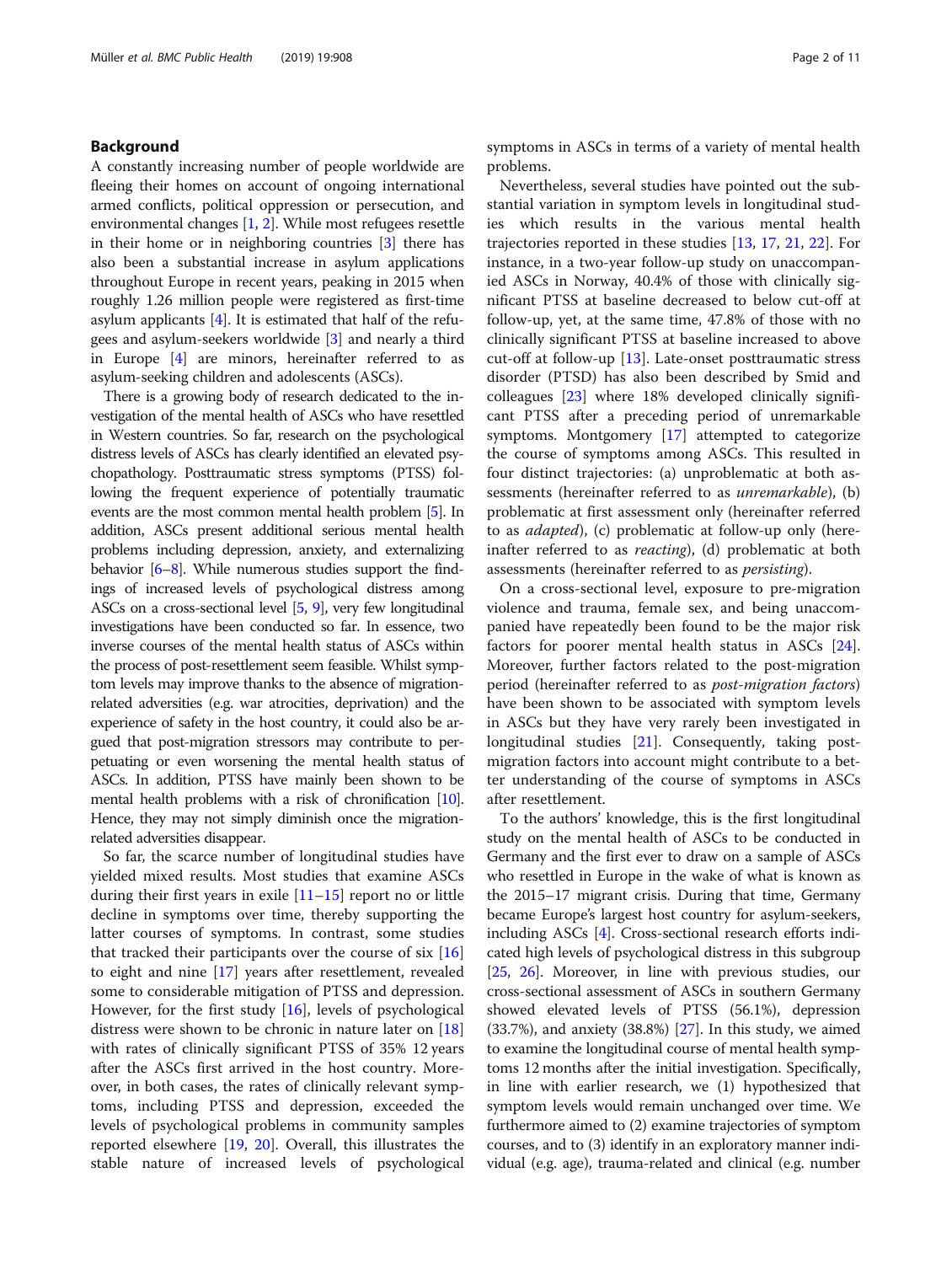of traumatic experiences), and post-migration (e.g. approval/refusal of asylum) factors that might predict the symptom levels of ASCs at follow-up.

#### Methods

We used the STROBE statement [\[28\]](#page-10-0) as a guideline for reporting cohort studies when drafting the manuscript of this study.

#### Procedure

This study is a prospective cohort study on the mental health and stress factors of ASCs, carried out between 2017 and 2018. In 2017, we contacted ASC facilities, refugee reception centers, and volunteers working in the field throughout Bavaria, Germany in order to promote this study among their clients. The original inclusion criteria were: an asylum-seeking minor residing in Germany for at least 3 months and written informed consent from both participants and their legal guardians. Power analysis was undertaken at baseline originally using G\*Power [\[29](#page-10-0)] in order to identify differences between accompanied and unaccompanied ASCs, and with a moderate effect size of Cohen's  $d = .5$ , a significance level of  $\alpha$  = .05, a test power of 1- $\beta$  = .8, and an allocation ratio of 1 to 2, resulting in a required sample size of  $N =$ 114. We had therefore recruited  $N = 112$  ASCs for baseline assessments, 14 of whom dropped out before completing the assessments. This resulted in an original sample of  $N = 98$  ASCs at baseline (T1) [\[27\]](#page-10-0). We calculated no additional power analysis prior to the follow-up, but rather contacted all youths who had given their consent to be contacted again in 2018 and arranged appointments with those who wished to participate in the follow-up assessments (T2) which took place on average 12 months ( $M = 11.8$ ,  $SD = .58$ ) after baseline. Altogether,  $N = 72$  ASCs were available for assessment at follow-up (73.5% of the original sample). Of those lost to follow-up assessment, 15 did not want to participate again, 10 could not be contacted or located anymore, and one adolescent did not want to participate due to an urgent mental crisis that was not related to participation in the study. Figure 1 gives the participant flow.

All participants, as well as their parents or legal guardians, had given their informed consent prior to study participation at baseline but were asked to do so again at follow-up. After contacting and setting up appointments, all measures were administered in an interview-like face-to-face setting in a private room in the adolescents' residences. All interviewers were bachelor-level psychologists and were in their master's program by the time of the respective assessments. They had been trained and were being supervised by experienced and licensed clinicians in the context of trauma and refugees (JU, RR) at all times. If the participants did not have sufficient language proficiency, interpreters were on hand but were not needed. The interviews began by clarifying the study aims, informing the participants about the obligation of the professionals involved to uphold confidentiality, and stressing the voluntary nature of participation. All participants were given information about psychosocial services in the vicinity. The researchers provided immediate psychological support in the event of any distress caused by the assessment among the participants. However, no emergencies occurred during the study. Participants were given a 20-euro voucher as an incentive.

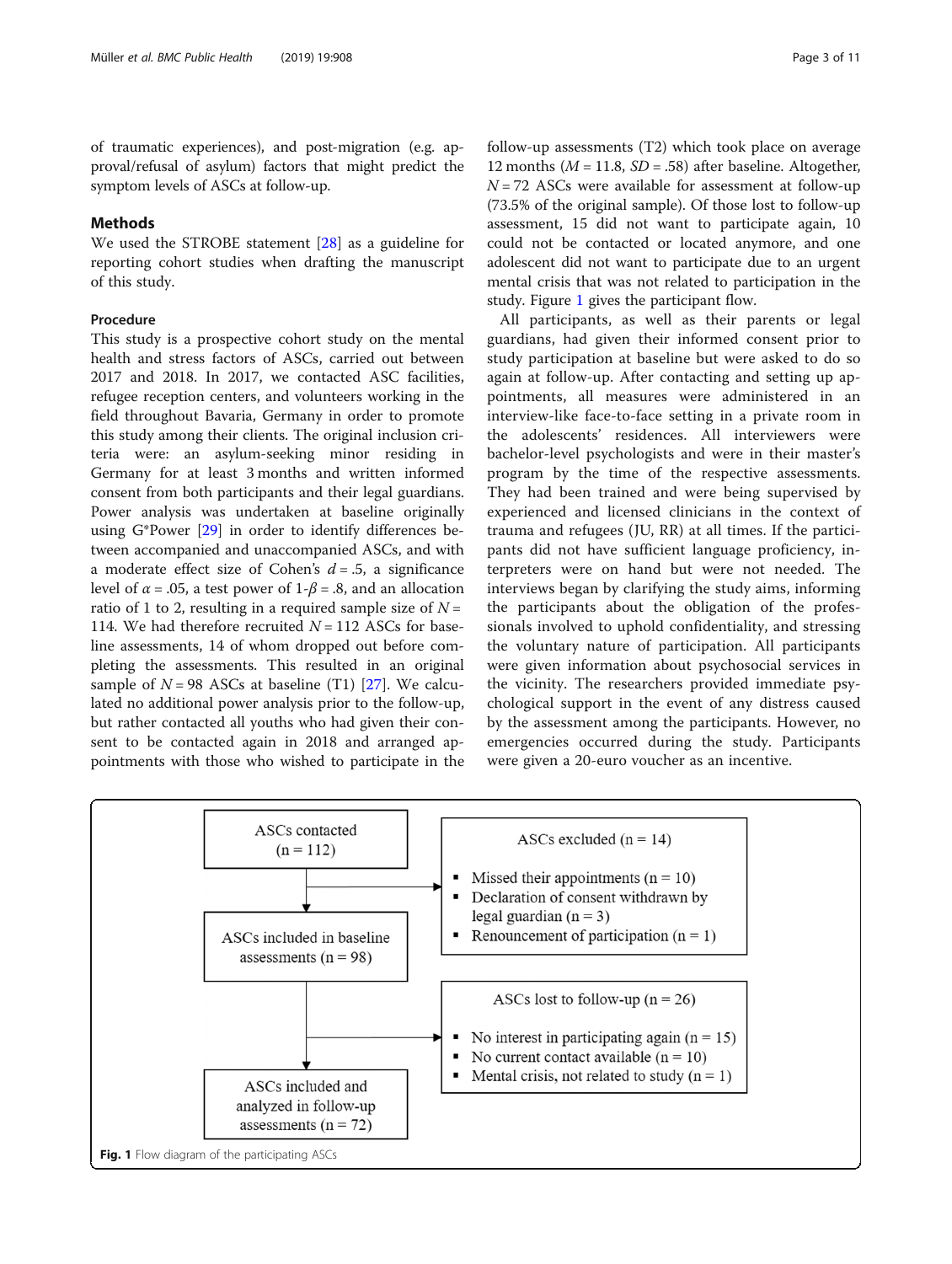The study was approved by the university's ethics board in December 2016 (ethics approval number: 2016/23).

#### **Participants**

Seventy-two ASCs were analyzed at follow-up. The majority were boys ( $n = 65$ , 90.3%), of Islamic faith ( $n = 59$ , 84.3%), unaccompanied ( $n = 47, 65.28%$ ), and attending school in Germany ( $n = 64$ , 88.9%). Half of the participants came from Afghanistan ( $n = 36$ , 50%), further major countries of origin were Eritrea  $(n = 9, 12.5\%)$ , Syria ( $n = 8$ , 11.1%), and Iraq ( $n = 7$ , 9.7%). Most participants were living in either semi-care  $(n = 27, 37.5%)$  or full-care units of the Child and Youth Welfare System  $(n = 18, 25\%)$ , in an apartment with some family member  $(n = 18, 25\%)$ , or in an apartment on their own  $(n = 8, 1)$ 11.1%). The asylum applications of most participants had been accepted ( $n = 51, 71.8\%$ ), 25 of which had been accepted between baseline and follow-up assessment (34.7%). Another 16 participants' applications had been declined (22.5%), and another five applications were pending (6.9%). The mean age was 17 ( $M = 17.32$ ,  $SD =$ 1.93) and participants had been living in Germany for almost 3 years ( $M = 2.87$ ,  $SD = 0.74$ ). Thirteen participants (18.1%) had undergone some sort of psychosocial intervention since their resettlement in Germany but did not differ from those with no history of treatment in terms of psychopathology. See Additional file [1](#page-9-0): Table S1 for more information on participants'sociodemographic characteristics.

ASCs who had completed the baseline assessment but had dropped out by follow-up did not differ from participants included in the follow-up with regard to sociodemographic data and mental health outcomes.

#### Measures

The same measures were used at baseline and at followup. The socio-demographic background was queried via the self-report. Besides common demographic data, we also asked about any changes in placement, asylum status, or psychosocial treatment that might have occurred between baseline and follow-up. Moreover, the following measures were administered in the German versions.

The Child and Adolescent Trauma Screen (CATS; [[30\]](#page-10-0)) consists of two parts. First, participants were shown a list of 15 potentially traumatic events and were asked to indicate which of them they had ever experienced (CATS trauma list). We added another four items related to the experience of flight and resettlement (deprivation for several days, dangerous journey (e.g. on a crowded boat), imprisonment and abduction, and the committing of acts of violence (voluntarily or involuntarily)). Second, respondents rated the frequency of PTSS over the course of the previous 2 weeks (CATS symptom scale) on a four-point Likert scale. The CATS symptom scale ranges from 0 to 60, and its authors have suggested a cut-off value of 21 as an indicator of clinically significant levels of PTSS. Lastly, respondents rated the impairment caused by PTSS over the course of the previous 2 weeks by means of five dichotomous items. The CATS is based on DSM-5 criteria [[31\]](#page-10-0). It has shown good psychometric properties [[30\]](#page-10-0) and has been used among ASC populations [[32](#page-10-0)]. In this study, the interitem reliability of the CATS symptom scale was good (20 items;  $\alpha = .83$ ).

The Hopkins Symptom Checklist-37 for Adolescents (HSCL-37A; [[33\]](#page-10-0)) is a self-report questionnaire that screens for internalizing symptoms such as anxiety and depression, and externalizing behavior. Respondents rated the frequency of symptoms over the course of the previous month on a 4-point Likert scale. The subscales are composed as follows: total score (range 37–148, cutoff 63), depression (range 15–60, cut-off 33), anxiety (range 10–40, cut-off 20), and externalizing cluster (range 12–48, cut-off 19). The depression scale and the anxiety scale add up to the internalizing cluster (range 25–100, cut-off 54). The HSCL-37A has been widely used among diverse populations and shows good psychometric properties [\[33](#page-10-0)]. In this study, inter-item reliability for the constituent scales was as follows: total score (37 items,  $\alpha = .89$ ), depression (15 items,  $\alpha = .86$ ), anxiety (10 items,  $\alpha = .78$ ), externalizing cluster (12 items,  $\alpha = .54$ ), and internalizing cluster (25 items,  $\alpha = .90$ ).

The Everyday Resources and Stressors Scale (ERSS, Müller & Büter, unpublished scale) is a 20-item selfreport questionnaire designed to screen for the following post-migration factors: experience of discrimination, social support within the family, social support in the host country, language proficiency, and everyday resources (all ranging from 1 to 4). One subscale has been derived from the Everyday Discrimination Scale [[34\]](#page-10-0). The other subscales were composed by the construction of items concerning relevant post-migration factors identified through consensual literature research [\[24](#page-10-0), [35\]](#page-10-0). The ERSS is yet to be validated but it was successfully used at baseline with α ranging from .71 to .77 [[27](#page-10-0)]. In this study, the inter-item reliability of discrimination (4 items,  $\alpha = .45$ ) and the social support in the host country (5 items,  $\alpha$  = .33) subscales were psychometrically unsatisfactory and were, therefore, excluded from the analysis. The inter-item reliability of the other scales was as follows: social support within the family (3 items,  $α = .81$ ), language proficiency (3 items,  $\alpha = .74$ ), and everyday resources (5 items,  $\alpha = .68$ ).

#### Statistical analyses

Data were analyzed using SPSS statistics, version 25. As regards missing data, only nine single item values were missing (0.2%) across all participants and mental health outcome measures. The most conservative values were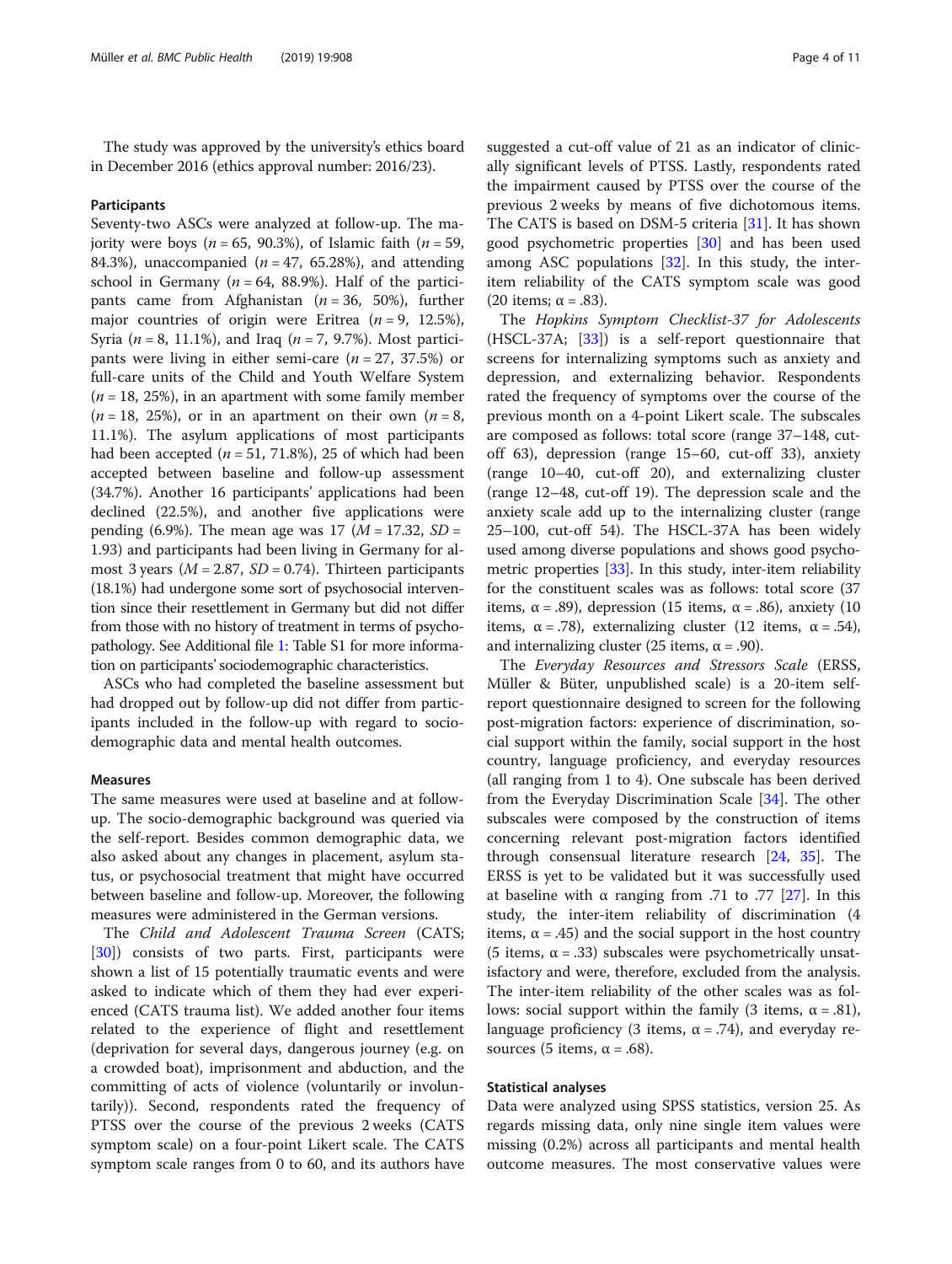subsequently interpolated into these missing values. First, descriptive statistics were run to analyze the study sample with regard to socio-demographic data. Comparisons between groups (e.g. non-participants and participants) were conducted using  $\chi^2$ -statistics and independent t-tests. Second, Pearson's correlations were carried out between all continuous variables at both time points. Third, paired-sample t-tests were used to examine differences in numbers of traumatic experiences and mental health outcomes between baseline and follow-up. Cohen's d was calculated in order to indicate the magnitude of effects. In addition, the Reliable Change Index (RCI) was used to compute the critical difference. Fourth, a set of ANOVAs with Bonferroni-Holm post-hoc testing was conducted with 'change in asylum status between time points' as the fixed factor and mental health outcomes as the dependent variables. The subgroups were categorized as follows: asylum application pending or rejected at T2, asylum application accepted both at T1 and T2, and asylum application accepted between assessments. Finally, hierarchical multiple regression analysis was conducted in order to investigate predictors of mental health outcomes at follow-up (CATS symptom scale, HSCL-37A measures). Baseline variables that were significantly correlated with follow-up mental health outcomes were entered in a stepwise manner in the subsequent regression analysis with follow-up mental health outcomes as the dependent variables. We used residualized change score modelling as a standard approach to control for initial symptom levels (i.e., followup values with baseline values taken into account). The predictor variables that were entered in the regression analysis included socio-demographic data (e.g. age), numbers of traumatic experiences, mental health outcomes, and ERSS scales, all at baseline, as well as change in asylum status as described above. Baseline mental health outcome measures that were shown to be multicollinear to at least one further predictor variable were excluded from the analysis (according to VIF  $\geq$  3).

#### Results

#### Course of symptoms

Table 1 gives the numbers of traumatic experiences and all mental health outcomes at baseline and follow-up. At follow-up, the levels of clinically significant symptoms (i.e., number of participants above cut-off values) ranged from 9.7% (HSCL-37A externalizing cluster) to 37.5% (CATS symptom scale). There was a major change in symptom severity for all mental health outcome measures except for the externalizing cluster,  $t$  (71) = .35,  $p = .73$ . All symptom reductions within 1 year were found to be highly significant (on a significance level of  $p < .001$ ) and of moderate effect size (range: depression,  $d = .41$  to PTSS,  $d = .52$ ). The numbers of traumatic experiences did not change from baseline to follow-up, t  $(71) = .67$ ,  $p = .51$ , with an average of eight  $(M = 8.32)$ ,  $SD = 2.92$ ) reported potentially traumatic experiences at follow-up. Symptom levels at baseline and follow-up were significantly correlated, and these correlations were moderate (range: PTSS,  $r = .41$  to HSCL-37A total score,  $r = .60$ ). Altogether, except for the HSCL-37A total score and externalizing cluster, the number of participants with clinically significant symptoms (i.e., above cut-off values) had declined significantly at follow-up.

#### Mental health trajectories

From the descriptive angle, all mean symptom change scores showed considerable standard deviations, indicating a large variation in participants' mental health trajectories. Table [2](#page-5-0) gives an overview of the trajectories of all mental health outcomes over the course of 1 year. Figure [2](#page-5-0) illustrates these transitions for the CATS symptom scale. Similar numbers of participants either showed

|                 | Τ1            |                                   | T2            |                                   |                                     |          |                |                     |     |
|-----------------|---------------|-----------------------------------|---------------|-----------------------------------|-------------------------------------|----------|----------------|---------------------|-----|
|                 | M(SD)         | Subjects above<br>cut-off $n$ (%) | M(SD)         | Subjects above<br>cut-off $n$ (%) | Change scores <sup>a</sup><br>M(SD) | $r^b$    | $t$ (df)       | $\chi^{\rm b}$ (df) | d   |
| CATS-TL         | 8.56(2.96)    |                                   | 8.32 (2.92)   |                                   | $-.19(2.97)$                        | $.48***$ | .67(71)        |                     | .08 |
| CATS-SS         | 22.17 (9.68)  | 41 (56.9)                         | 17.29 (9.17)  | 27(37.5)                          | $-4.88(10.26)$                      | $.41***$ | $4.03***$ (71) | $5.46*$ [1]         | .52 |
| <b>HSCL-Tot</b> | 63.83 (13.76) | 23 (31.9)                         | 58.33 (12.65) | 13 (18.1)                         | $-5.5(11.93)$                       | $.60***$ | $3.91***$ (71) | 3.70(1)             | .42 |
| HSCL-Dep        | 30.1 (7.82)   | 28 (38.9)                         | 26.96(7.7)    | 12 (16.7)                         | $-2.25(4.79)$                       | $.49***$ | $3.38***$ (71) | $8.86**$ [1]        | .41 |
| <b>HSCL-Anx</b> | 18.57 (5.69)  | 23 (31.9)                         | 16.32 (4.13)  | 12(16.7)                          | $-3.14(7.88)$                       | $.56***$ | $3.99***$ (71) | $4.57*$ [1]         | .45 |
| HSCL-Int        | 48.67 (12.61) | 23 (31.9)                         | 43.28 (11.17) | 11(15.3)                          | $-5.39(11.1)$                       | $.57***$ | $4.12***$ (71) | $5.54*$ [1]         | .45 |
| <b>HSCL-Ext</b> | 15.17 (2.68)  | 4(5.6)                            | 15.06 (2.91)  | 7(9.7)                            | $-.11(2.68)$                        | $.54***$ | .35(71)        | .89(1)              | .04 |

Table 1 Mental health outcome measures at baseline and follow-up and their change scores between time points for 72 ASCs

<sup>a</sup>Negative values represent improvement on the respective scale

between T1 and T2

CATS-TL CATS trauma list, CATS-SS CATS symptom scale, HSCL-Tot HSCL-37A total score, HSCL-Dep HSCL-37A depression scale, HSCL-Anx HSCL-37A anxiety scale, HSCL-Int HSCL-37A internalizing cluster, HSCL-Ext HSCL-37A externalizing cluster

 $*p < .05, **p < .01, **p < .001$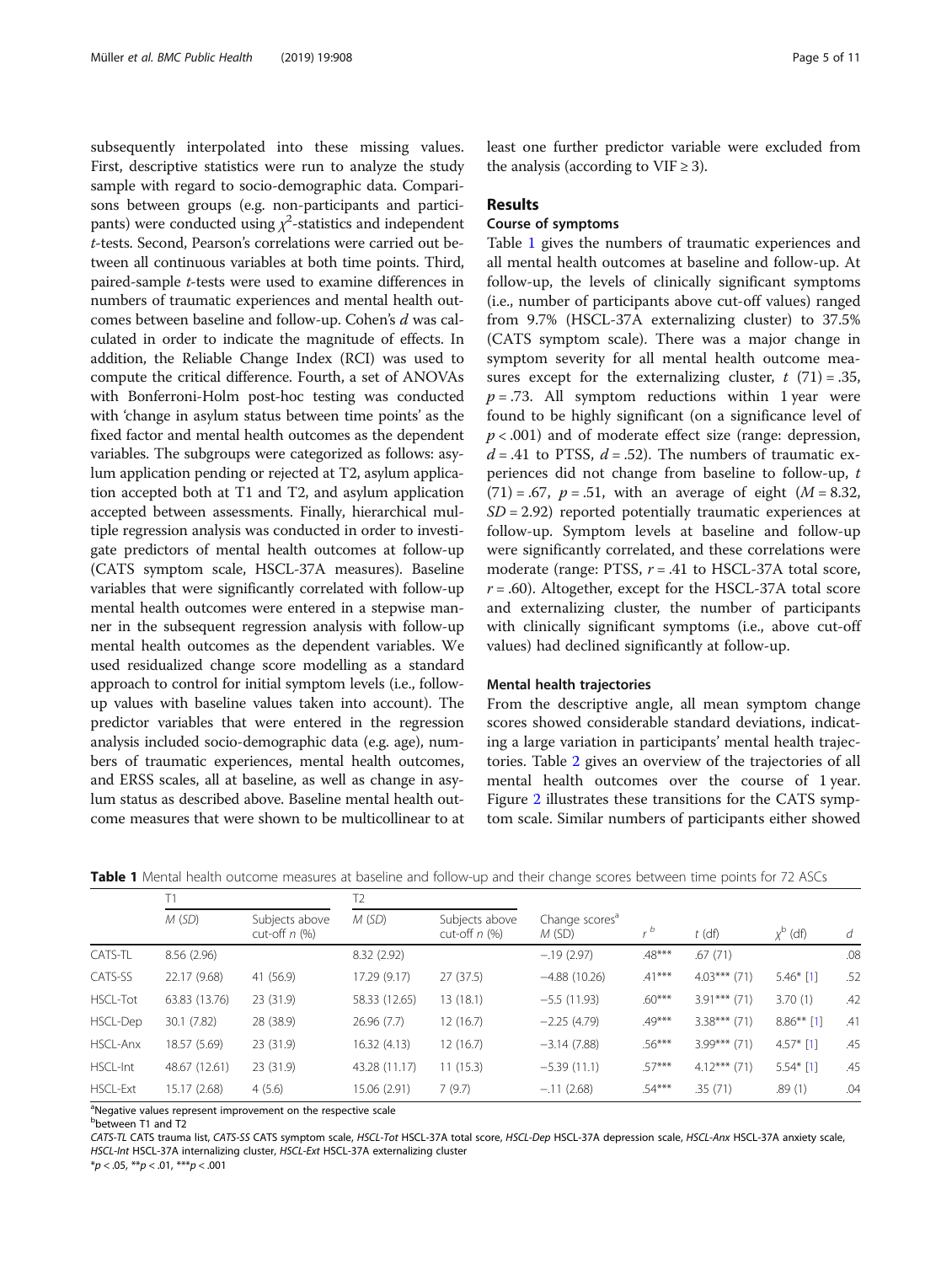<span id="page-5-0"></span>Table 2 Trajectories of mental health outcome measures over the course of one year among 72 ASCs

|                 | Unremarkable n (%) | Reacting $n$ (%) | Adapted $n$ (%) | Persisting n (%) | <b>RCI</b> | Subjects improving acc.<br>RCI $n$ (%) | Subjects worsening acc.<br>$RCI n$ (%) |
|-----------------|--------------------|------------------|-----------------|------------------|------------|----------------------------------------|----------------------------------------|
| CATS-SS         | 23 (31.9)          | 8(11.1)          | 22(30.6)        | 19 (26.4)        | 11.06      | 21(29.2)                               | 5(6.9)                                 |
| <b>HSCL-Tot</b> | 45 (62.5)          | 4(5.6)           | 14 (19.4)       | 9(12.5)          | 13.21      | 16 (22.2)                              | 4(5.6)                                 |
| HSCL-Dep        | 39 (54.2)          | 5(6.9)           | 21(29.2)        | 7(9.7)           | 8.94       | 15(20.8)                               | 7(9.7)                                 |
| HSCL-Anx        | 45 (62.5)          | 4(5.6)           | 15(20.8)        | 8(11.1)          | 6.5        | 14 (19.4)                              | 1(1.4)                                 |
| HSCL-Int        | 46 (63.9)          | 3(4.2)           | 15(20.8)        | 8(11.1)          | 11.59      | 17 (23.6)                              | 5(6.9)                                 |
| <b>HSCL-Ext</b> | 64 (88.9)          | 4(5.6)           | (1.4)           | 3(4.2)           | 5.09       | 2(2.8)                                 | 2(2.8)                                 |

Unremarkable = no symptoms at T1 and T2; Reacting = no symptoms at T1, symptoms at T2; Adapted = symptoms at T1, no symptoms at T2; Persisting = symptoms at T1 and T2. RCI = critical difference according to reliable change index formula

unremarkable  $(n = 23, 31.9%)$  or adapted symptoms  $(n = 22, 30.6%)$  between assessments. Nineteen  $(26.4%)$ participants showed persisting clinically significant PTSS, and eight (11.1%) participants fell within the 'reacting' category. Similar trajectories emerged for the HSCL-37A. Most participants either showed unremarkable (range: depression,  $n = 39$ , 54.2% to externalizing cluster,  $n = 64$ , 88.9%) or adapted symptoms (range: externalizing cluster,  $n = 1$ , 1.4% to depression scale,  $n = 21$ , 29.2%). However, there were still large

proportions of participants with persisting (range: externalizing cluster,  $n = 3$ , 4.2% to total score,  $n = 9$ , 12.5%) and reacting symptoms (range: internalizing cluster,  $n = 3$ , 4.2% to depression,  $n = 5$ , 6.9%). Moreover, as can be seen in Table 2, RCIs indicated similar proportions of change in symptom levels, with reliable improvement ranging from 19.4% (HSCL-37A anxiety scale) to 29.2% (CATS symptom scale), and reliable worsening ranging from 1.4% (HSCL-37A anxiety scale) to 9.7% (HSCL-37A depression scale).

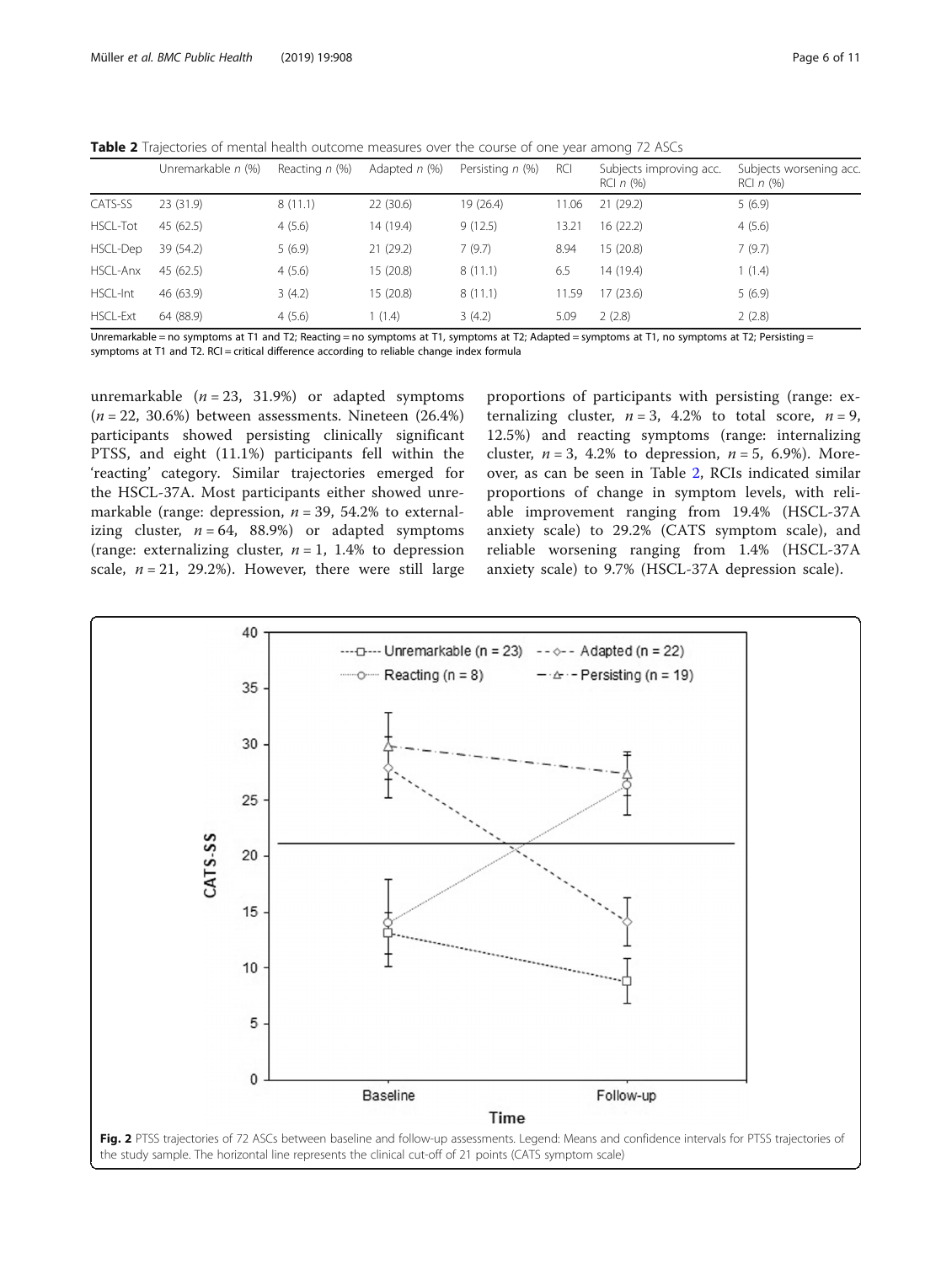#### Group differences

Unaccompanied and accompanied ASCs did not differ significantly with respect to follow-up mental health outcomes and symptom change scores. However, there were significant main effects for change in asylum status with regard to all follow-up mental health outcome measures, except for the externalizing cluster,  $F(2, 69) = .98$ ,  $p = 0.26$ . Bonferroni-Holm post-hoc testing revealed that participants whose applications were still pending or rejected at follow-up showed significantly more symptoms than participants whose asylum applications had been accepted between assessments. This association was found to be the largest in terms of the internalizing cluster,  $t$  (44) = 3.54,  $p < .01$ , and the magnitude of effects proved to be large (range: PTSS,  $d = .79$  to internalizing cluster,  $d = 1.05$ ). Table 3 gives the mean mental health outcomes for ASCs whose asylum applications had been accepted between assessments, ASCs whose applications had been accepted already at baseline, and ASCs whose applications were still pending or had been rejected at follow-up.

#### Predictors of follow-up symptom levels

Next, we investigated which factors contributed to follow-up symptom levels. Table [4](#page-7-0) gives an overview of the results of the hierarchical regression analysis. As can be seen, baseline symptom scores were the most robust single predictors for all mental health outcomes at follow-up, except for the CATS symptom scale which was mainly predicted by HSCL-37A depression scores, F  $(1, 69) = 15.62, p < .001$ . They alone accounted for 20.7% (HSCL-37A depression scale) to 33% (HSCL-37A total score) of variance in the respective mental health outcomes at follow-up. In addition to baseline symptom

scores, change in asylum status was found to predict all mental health outcome measures, except for the externalizing cluster. It was the second most robust predictor and accounted for 4.7% (HSCL-37A total score) to 8.1% (HSCL-37A internalizing cluster) of variance in followup symptom severity. Besides that, the only further predictor variable that contributed to variance in follow-up symptom levels was 'time since resettlement'. It accounted for some 4% of HSCL-37A anxiety scores,  $\Delta R^2_{adj}$  = .043,  $F(3, 67)$  = 6.05,  $p < .05$ .

#### **Discussion**

This study investigated the course and predictors of the most common mental health outcomes among a cohort of 72 ASCs predominantly from Afghanistan, Syria, Eritrea, and Iraq who resettled in southern Germany in the wake of the 2015–17 European migrant crisis within their first years in exile. Hence, it is the first longitudinal study on the mental health of ASCs in Germany and the first ever on ASCs who resettled during this crisis. The study demonstrated that levels of psychological distress in ASCs were high, even almost 3 years after resettlement and with two thirds of the participants having been granted asylum. At the same time, it revealed a considerable change in symptom severity with respect to PTSS, depression, and anxiety between baseline (on average 22 months after resettlement) and follow-up (1 year after baseline assessment). Participants significantly improved on all but one mental health outcome (the externalizing cluster) that were covered in the study, and the magnitude of effects was moderate. Still, a substantial number of the participants showed elevated psychopathology, with rates of clinically significant symptoms ranging from 9.7% (externalizing behavior) to 37.5% (PTSS) at

**Table 3** Mean comparisons of mental health outcome measures at T2 between ASCs in terms of asylum application status

|                     | (1) Asylum application accepted<br>between assessments, $n = 25$ | (2) Asylum application accepted<br>both at T1 and T2, $n = 26$ | (3) Asylum application pending<br>or rejected at T2, $n = 21$ | ANOVA main effect $t$ (df) <sup>a</sup><br>asylum status $F$ (df) |                   |        |  |
|---------------------|------------------------------------------------------------------|----------------------------------------------------------------|---------------------------------------------------------------|-------------------------------------------------------------------|-------------------|--------|--|
|                     | M(SD)                                                            | M(SD)                                                          | M(SD)                                                         |                                                                   |                   | $d^a$  |  |
| CATS-SS             | 14.2 (9.68)                                                      | 16.92 (9.35)                                                   | 21.43 (8.52)                                                  | $3.87$ <sup>*</sup> (2, 69)                                       | $2.87*$<br>(44)   | .79    |  |
| HSCL-Tot            | 54.32 (10.84)                                                    | 57.85 (14.01)                                                  | 63.71 (11.45)                                                 | $3.4^{\ast}$ (2, 69)                                              | 2.85<br>(44)      | .84    |  |
| HSCL-Dep 24.4 (5.8) |                                                                  | 26.04 (8.33)                                                   | 31.14 (7.48)                                                  | $5.22$ <sup>**</sup> (2, 69)                                      | $3.44***$<br>(44) | 1.02   |  |
|                     | HSCL-Anx 14.72 (3.68)                                            | 16.31 (4.07)                                                   | 18.24 (4.07)                                                  | $4.55$ <sup>*</sup> (2, 69)                                       | $3.08*$<br>(44)   | .91    |  |
| HSCL-Int            | 39.12 (8.97)                                                     | 42.35 (11.67)                                                  | 49.38 (10.71)                                                 | $5.6$ <sup>**</sup> (2, 69)                                       | $3.54***$<br>(44) | 1.05   |  |
| <b>HSCL-Ext</b>     | 15.2(2.53)                                                       | 15.5(3.41)                                                     | 14.33 (2.63)                                                  | .98(2, 69)                                                        | $-1.14$<br>(44)   | $-.34$ |  |

<sup>a</sup>Between (1) and (3)

CATS-SS CATS symptom scale, HSCL-Tot HSCL-37A total score, HSCL-Dep HSCL-37A depression scale, HSCL-Anx HSCL-37A anxiety scale, HSCL-Int HSCL-37A internalizing cluster, HSCL-Ext HSCL-37A externalizing cluster  $\bar{p}$  < .05 (adjusted level of significance according to Bonferroni-Holm,  $p$  < .0167)

 $^*p$  < .01 (adjusted level of significance according to Bonferroni-Holm,  $p$  < .003)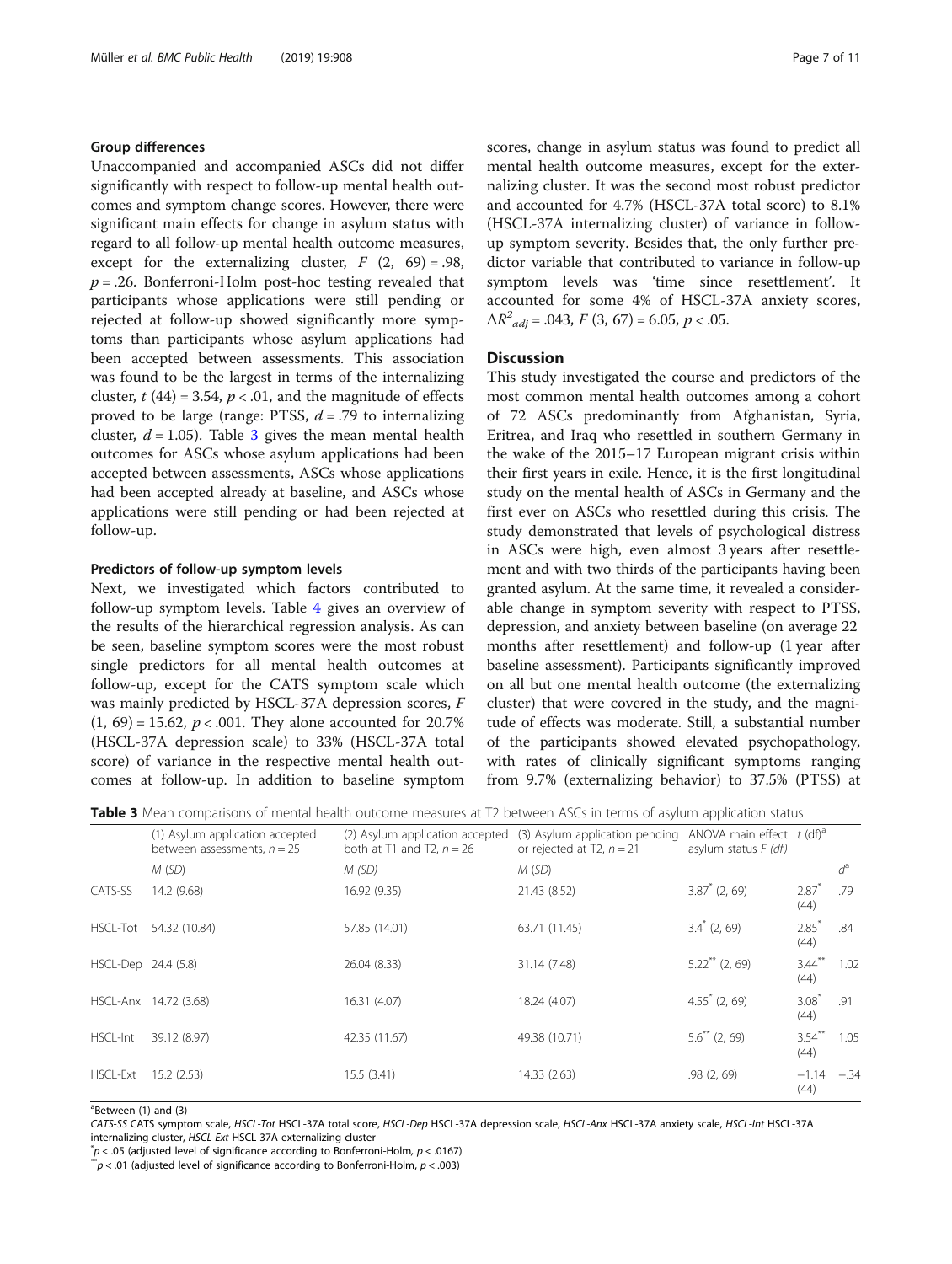<span id="page-7-0"></span>Table 4 Hierarchical linear regression analysis for variables predicting CATS and HSCL-37A measures at follow-up

| Step            | Included variable       | $B^a$   | SE B <sup>a</sup> | Stand. $\beta^a$     | $F$ change | Overall F  | Adj. $R^2$ change | Total adj. $R^2$ |
|-----------------|-------------------------|---------|-------------------|----------------------|------------|------------|-------------------|------------------|
| CATS-SS         |                         |         |                   |                      |            |            |                   |                  |
| Step 1          | HSCL-Dep (T1)           | .47     | .13               | $.40***$             | $15.62***$ | $15.62***$ | .173              | .173             |
| Step 2          | Asylum statusb          | $-3.02$ | 1.19              | $-.27$ *             | $6.41*$    | $11.63***$ | .06               | .233             |
| <b>HSCL-Tot</b> |                         |         |                   |                      |            |            |                   |                  |
| Step 1          | HSCL-Total (T1)         | .51     | .09               | $.55***$             | $30.34***$ | $30.34***$ | .33               | .33              |
| Step 2          | Asylum status           | $-3.6$  | 1.48              | $-.23$ <sup>*</sup>  | $8.53*$    | $21.95***$ | .047              | .374             |
| HSCL-Dep        |                         |         |                   |                      |            |            |                   |                  |
| Step 1          | HSCL-Dep (T1)           | .43     | $\cdot$ 1         | $.43***$             | $19.24***$ | $19.24***$ | .207              | .207             |
| Step 2          | Asylum status           | $-2.8$  | .96               | $-.30***$            | $8.5^{**}$ | $14.91***$ | .077              | .284             |
| HSCL-Anx        |                         |         |                   |                      |            |            |                   |                  |
| Step 1          | HSCL-Anx (T1)           | .36     | .07               | $.50***$             | $31.01***$ | $31.01***$ | $\cdot$ 3         | $\cdot$ 3        |
| Step 2          | Asylum status           | $-1.42$ | .47               | $-.28$ <sup>**</sup> | $8.48***$  | $21.43***$ | .069              | .369             |
| Step 3          | Time since resettlement | $-.11$  | .04               | $-.23$ <sup>*</sup>  | $6.05*$    | $17.36***$ | .043              | .412             |
| HSCL-Int        |                         |         |                   |                      |            |            |                   |                  |
| Step 1          | HSCL-Int (T1)           | .46     | .08               | $.52***$             | $31.05***$ | $31.05***$ | $\cdot$ 3         | $\cdot$ 3        |
| Step 2          | Asylum status           | $-4.12$ | 1.3               | $-3^{**}$            | $10^{**}$  | $22.55***$ | .081              | .381             |
| <b>HSCL-Ext</b> |                         |         |                   |                      |            |            |                   |                  |
| Step 1          | HSCL-Ext (T1)           | .58     | .11               | $.54***$             | $28.63***$ | $28.63***$ | .283              | .283             |

<sup>a</sup>for the final model/step

basylum status interval-scaled: rejected or pending at T2, accepted both at T1 and T2, accepted between assessments

CATS-SS CATS symptom scale, HSCL-Tot HSCL-37A total score, HSCL-Dep HSCL-37A depression scale, HSCL-Anx HSCL-37A anxiety scale, HSCL-Int HSCL-37A

internalizing cluster, HSCL-Ext HSCL-37A externalizing cluster, T1 baseline assessment

 $p < .05$ ,  $p < .01$ ,  $p < .001$ 

follow-up, indicating a considerable need for professional support. The attrition rate from baseline to follow-up was 26.5% and was, therefore, comparable to the rates reported in studies with similar follow-up periods where attrition rates ranged from 19.4% [\[13](#page-10-0)] to 39.1% [[12](#page-10-0)].

The results of this study are contrary to most longitudinal studies on the mental health of ASCs during the first years after resettlement that found little or no change in symptoms over time, indicating the stability and chronicity of symptoms [[11](#page-10-0)–[15](#page-10-0)]. Most studies that have reported an alleviation of symptoms either showed poor methodological quality (i.e., retrospective assessment of symptoms [[36](#page-10-0)]), or had longer follow-up periods that tracked their participants over the course of up to 9 years  $[17]$ . Hence, this study seems to be the first prospective investigation using standardized measures to report on the improvement in the mental health status of ASCs during their first years in exile.

Given the somewhat unambiguous character of previous findings that suggest chronicity of symptoms in ASCs, the question arises as to which factors might account for the change in symptom severity in this sample of ASCs in Germany. Generally speaking, it is plausible to say that at least some symptom changes may have occurred on account of regression to the mean, a statistical

phenomenon commonly described in repeated measurements designs [\[37\]](#page-10-0). In this context, the change in the symptoms of ASCs may reflect natural variation (i.e., random error) in repeatedly measured values rather than any real change triggered by actual symptom alleviation. Regression to the mean seems to occur primarily following particularly extreme measurements when it is more likely that subsequent measurements of the same unit will yield less extreme results [[37](#page-10-0)].

However, one can also presume that real change has occurred between baseline and follow-up assessments. First, participants whose asylum applications had been accepted between the two assessments showed significantly fewer severe symptoms at follow-up on all but one mental health outcome measure (the externalizing cluster) than participants with rejected applications, and the change in asylum status significantly predicted follow-up symptom severity. Given the relatively large number of participants who had their applications accepted at follow-up ( $n = 51, 71\%$ ) as opposed to a Norwegian study on ASCs where roughly half of the participants were rejected  $[12]$  $[12]$ , it seems likely that this disparity explains the current improved course of symptoms compared to the Norwegian sample with stable courses. In this way, the current findings add to the existing evidence suggesting an adverse effect of negative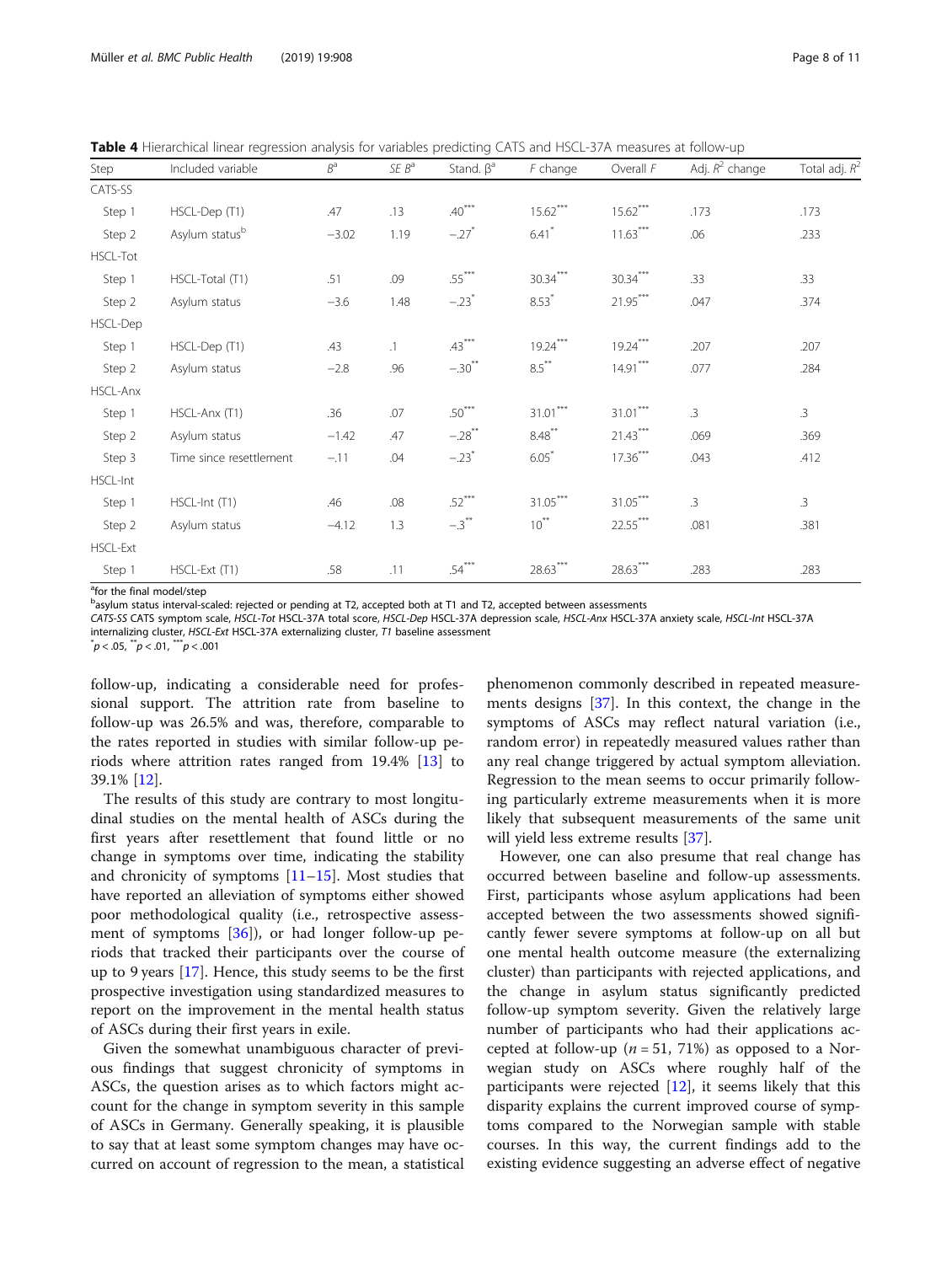asylum decisions on the mental health of ASCs [\[12,](#page-10-0) [38](#page-10-0)]. It is, however, worth noting that the biggest differences in mental health outcomes were observed between those whose applications were accepted between assessments and those whose applications had been rejected at follow-up. Participants whose applications had already been accepted at baseline assessment still showed fewer severe symptoms than those with rejected applications, yet, these differences fell short of statistical significance. Hence, it might be that the positive decision on an asylum application constitutes a short-term protective factor that is superimposed by sustained psychopathology and further post-resettlement hardships that emerged at a later stage.

Apart from that, it also seems plausible that symptoms were mitigated by the absence of migration-related adversities and the experience of safety in the host country. By the time of follow-up assessments, most participants were resident in semi- or full-care units assisted by the Child and Youth Welfare System, and only few participants ( $n = 8$ , 11%) were living on their own. Given the detrimental effects of low-support living arrangements that have been demonstrated in different studies [\[12,](#page-10-0) [39\]](#page-10-0), the mental health status of ASCs might have improved because of the support measures they were consistently receiving as opposed to, for instance, Jakobsen and colleagues' study where more than 25% of the study sample were subsequently placed in centers for adults without any specialized care [\[12\]](#page-10-0). Since only a small proportion of the current sample had received some form of psychosocial support—and as they did not differ from those with no history of treatment— we can, moreover, assume that symptom mitigation did not occur on account of treatment effects. Quite the contrary, our results demonstrate that ASCs rarely receive the mental health care they need.

Furthermore, in line with longitudinal data from the Netherlands [\[11\]](#page-10-0), baseline symptom scores were found to be the most robust predictors of follow-up symptom severity. With respect to PTSS severity at follow-up, baseline depression scores turned out to be the major predictor, an association that has also been repeatedly reported in longitudinal studies [[21](#page-10-0)]. Still, it is a remarkable association of symptoms given that it has been reported elsewhere that late-onset PTSD might be a secondary consequence of the worsening of depressive symptoms [[23](#page-10-0)].

Besides baseline psychopathology and asylum status, only one further predictor of follow-up symptom levels could be derived. Time since resettlement accounted for some variance in follow-up anxiety scores which reflects the overall symptom improvement in this study over time. However, it still has to be borne in mind that time since resettlement merely accounted for small degrees of variance in anxiety scores, and further post-migration factors did not contribute to variance in follow-up symptom scores. Quite the opposite, two scales of the ERSS were excluded from the analysis due to low internal consistency, arguably because the ERSS constitutes a new measure that is yet to be modified and validated. Therefore, post-migration factors were not found to be the major predictors of follow-up symptom severity. More standardized measures screening for post-migration factors in a concise manner are needed, and post-migration factors should be examined more rigorously in future research as they have rarely been taken into account in longitudinal investigations [\[21](#page-10-0)].

Despite the contrary finding on symptom mitigation, it is worth noting that this study fits in with a number of previous studies that reported considerable individual symptom variation throughout the study runtime regardless of the overall symptom course [[13,](#page-10-0) [17,](#page-10-0) [22](#page-10-0)]. Symptom courses that appear to be stable at first sight then transpire to have multiple trajectories. For instance, in a Norwegian 2-year follow-up study there were equally substantial groups of participants who either decreased to below or increased to above cut-off at followup with regard to most mental health outcomes [\[13](#page-10-0)]. Similar trajectories have been described in this study, with the 'unremarkable'- and the 'adapted' groups being the most prevalent. Unfortunately, no statistical analyses could be conducted as to which factors predicted the constituent trajectories because of the small subsamples. So far, Montgomery [\[17](#page-10-0)] has documented that the number of pre-migration traumata differentiated the 'unremarkable' from the 'persisting' type, whereas the experience of stressful life events after resettlement differentiated 'adapted' ASCs from those with 'persisting' symptoms. This is largely in line with the Norwegian study where the increase in reported stressful life events predicted worsening of PTSS [\[13](#page-10-0)]. Furthermore, a Dutch study has found that late-onset PTSD (i.e., the 'reacting' type) was associated with older age, low levels of education, and numbers of pre-migration traumata, the latter of which were, however, fully mediated by depression and anxiety scores [\[23](#page-10-0)]. In summary, the factors associated with the mental health trajectories of ASCs have been detected sporadically but should be further examined in order to fully understand individual transitions. Moreover, more studies that include longer follow-up periods are necessary in order to inform clinicians about the natural history of symptoms. Both approaches could enable us to better monitor associated conditions in ASCs and derive implications for tailored mental health care.

#### Limitations

Certain limitations should be borne in mind when interpreting the results of this study. Even though the attrition rate from baseline to follow-up was rather low, one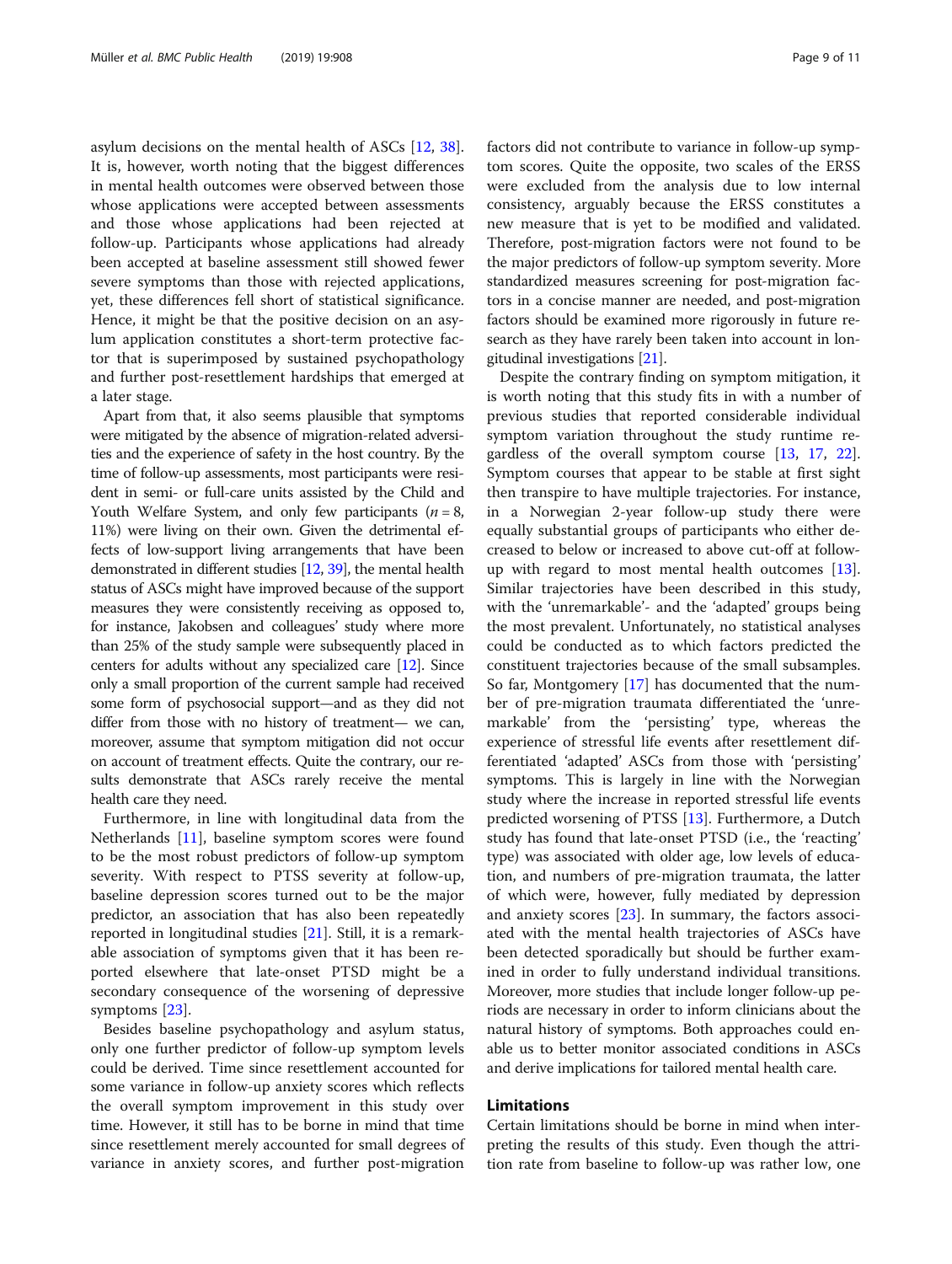<span id="page-9-0"></span>major drawback of the study is the small sample size. A larger sample would have allowed for more nuanced statistical analyses regarding different subgroups of the current sample. Moreover, recruiting a random sample would have resulted in enhanced representativeness because distortions on the basis of selection bias could have been obviated. In addition, checklists instead of clinical interviews were used which means that the determined rates of psychological distress merely reflect an estimation of psychopathology. Even though these measures have been used broadly in research with ASCs and a good reliability has been documented consistently in these studies, it still deserves some consideration if cultural validity of these measures can be assumed for this particular population. Inquiring into the perceptions of ASCs with regard to the cultural appropriateness of the measures could therefore constitute a worthwhile addition to fathoming their overall validity. Other areas of psychological problems could not be covered nor were other potentially relevant factors such as hope and coping styles that could constitute important sources of resilience in ASCs. Furthermore, there were only two assessments, with the baseline taking place almost 2 years after the resettlement of the ASCs. Consequently, neither initial mental health transitions following the very early stages of resettlement nor long-term symptom changes could be examined. Finally, different interviewers administered the follow-up assessments and the baseline assessments. It is not, therefore, clear whether any sort of experimenter effect might have occurred. Given these limitations, the results of this study should be generalized with caution to ASCs as a whole but may function as a starting point for further long-term research.

#### Conclusions

We discussed several explanations for the significantly decreased psychological symptoms in our sample of ASCs after 1 year, including the impact of asylum status, the experience of safety and current living arrangements, and regression to the mean.

In conclusion, it is, on the one hand, somewhat promising to observe that a substantial number of the participating ASCs seems to show an improvement in symptoms, and that, even 3 years after resettlement, most ASCs were still living in specialized care units. On the other hand, the current findings do not belie the fact that, despite improvement, the levels of psychological distress among ASCs were still high and exceeded those reported in community samples [[19,](#page-10-0) [20](#page-10-0)]. In addition, a shortage of mental health care was documented, underlining the need for a functional system for meeting the psychological needs of ASCs, both on a community and on an individual level. Psychosocial interventions should address the nexus between mental health problems on the one hand, and postmigration stressors and acculturative hardships on the

other. As rates of PTSS, depression, and anxiety were high and have been shown to be equally prevalent in the refugee population [\[8](#page-10-0)], interventions should encompass addressing not only PTSS, but also depression and anxiety. Even though it is, yet, a scarce number, there are several interventions being put forward, including prevention groups  $[32]$  and individual therapy  $[8, 40]$  $[8, 40]$  $[8, 40]$ , that have proved to be promising approaches. They should be integrated into national health care systems, and preferably embedded in stepped-care and cross-sectoral models as suggested by Horlings & Hein [[41](#page-10-0)] and Fazel & Betancourt [[42](#page-10-0)] in order to address the wide array of stressors encountered by ASCs.

#### Additional file

[Additional file 1:](https://doi.org/10.1186/s12889-019-7263-6) Table S1. Sociodemographic characteristics of the participating ASCs ( $n = 72$ ) at follow-up. (DOCX 4408 kb)

#### **Abbreviations**

ASCs: Asylum-seeking children and adolescents; CATS: Child and Adolescent Trauma Screen; ERSS: Everyday Resources and Stressors Scale; HSCL-37A: Hopkins Symptom Checklist-37 for Adolescents; PTSD: Posttraumatic Stress Disorder; PTSS: Posttraumatic stress symptoms; RCI: Reliable Change Index; VIF: Variance inflation factor

#### Acknowledgements

The authors would like to thank all participants, caregivers, and interpreters involved in the study.

#### Authors' contributions

LRFM collected the baseline data, performed the statistical analysis, and drafted the manuscript. KG and FH collected the follow-up data and made contributions to the manuscript. KPB collected the baseline data and made contributions to the statistical analysis. RR and JU designed and coordinated the study. JU was involved in drafting and revising the manuscript. All authors read and approved the manuscript and the final version.

#### Funding

JH received a proFOR+ grant, a funding program of the Catholic University of Eichstätt-Ingolstadt, to cover costs emerging over the course of the study, including payments for interpreters, incentives for participants, travel expenses, and publication fees. The funding body has not been involved in any of the following tasks: design and conduct of the study, collection, analysis and interpretation of data, and drafting the manuscript.

#### Availability of data and materials

The datasets generated and analyzed during this study are not publicly available but are available from the corresponding author on reasonable request.

#### Ethics approval and consent to participate

The study was approved by the ethics board of the Catholic University Eichstätt-Ingolstadt in December 2016 (ethics approval number: 2016/23). All participants and their legal guardians gave their written informed consent to participate in the study.

#### Consent for publication

Not applicable.

#### Competing interests

The authors declare that they have no competing interests.